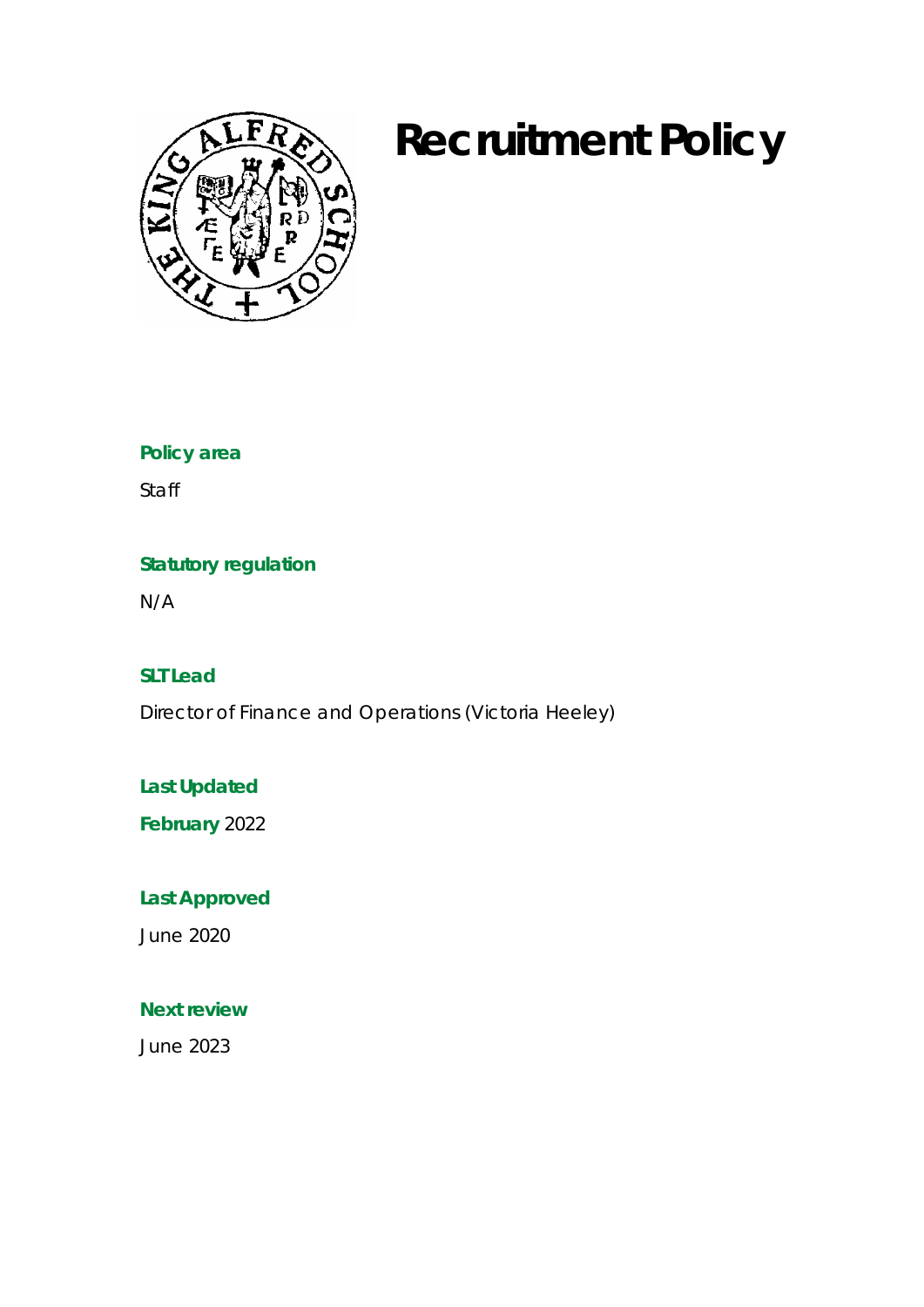# **THE KING ALFRED SCHOOL RECRUITMENT POLICY**

This policy should be read in conjunction with the following School policies:

- DBS Disclosure Policy
- Equal Opportunities Policy
- Health & Safety Policy
- Recruitment of Ex-Offenders Policy
- Safeguarding Children in Education Policy
- Visiting Speakers Policy

#### **1. INTRODUCTION**

King Alfred School is committed to equal opportunities in recruitment, selection, promotion and all other areas of employment. The School seeks to appoint the best candidate for each position.

Council has delegated responsibility for the recruitment and selection of teaching staff to the Head and to the Director of Finance and Operations for all other posts.

#### **2. OBJECTIVES OF THIS POLICY**

- To ensure that all School appointments are made on the basis of suitability for the post by assessment against the selection criteria.
- To ensure that all candidates are treated consistently and equitably and that candidates are thoroughly assessed.
- To ensure compliance with the School's Equal Opportunities, Safeguarding Children in Education, Recruitment of Ex-Offenders policies, and with regulatory requirements and legislative requirements, including employment legislation.

#### **3. SCOPE**

This Policy applies to the recruitment and selection of all staff, on a permanent, temporary or supply basis, peripatetic music teachers and volunteers who are in the school regularly or frequently and are in regulated activity. The policy does not apply to infrequent visitors or volunteers who are not regular or frequent, or who will not be in sole charge of children.

#### **4. PRINCIPLES AND PROCEDURES**

#### **Awareness and training**

Staff and Council members involved in the recruitment and selection of staff, are responsible for familiarising themselves and complying with the provisions of this Policy and associated procedures (Appendix 1).

The HR and Compliance Officer will ensure that appropriate safeguarding checks have been carried out in accordance with legislative and regulatory requirements for any external providers or recruitment agencies involved in the procurement of supply staff.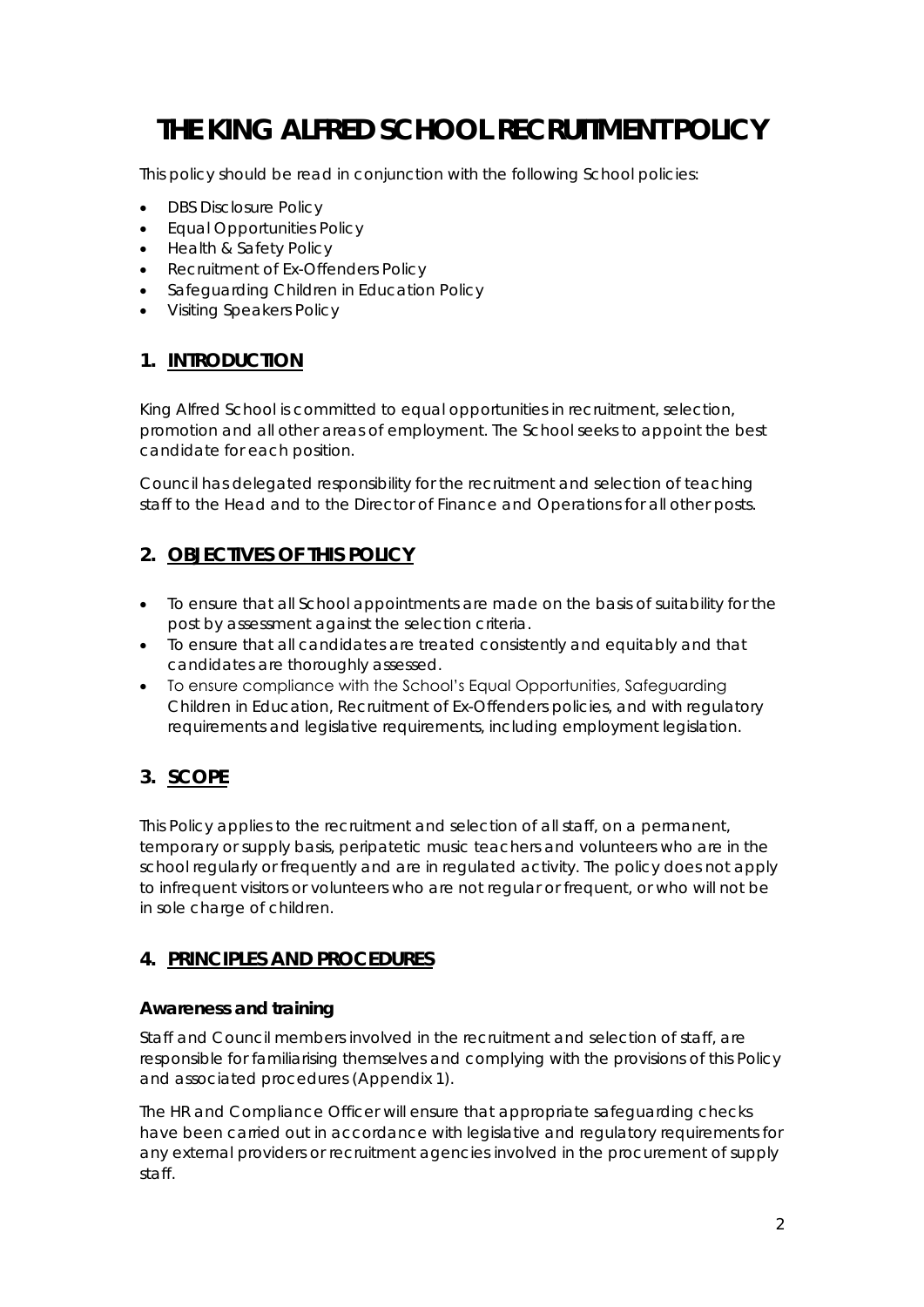Staff and Council members involved in the recruitment process should undergo appropriate training; at least one person involved in the interview process should have successfully completed appropriate safeguarding training.

The School is committed to promoting equal opportunities throughout the recruitment process. Staff and Council members involved in the process are offered advice and guidance on equal opportunities and encouraged to attend external training where relevant. Information on anti-discrimination in recruitment is given to all hiring managers (Appendix 2).

#### **Conflict of Interest**

If a member of staff or Council member involved in recruitment processes has a personal or familial relationship with a candidate, they should declare this to the HR Manager as soon as they are aware of the candidate's application. In such situations, it would normally be appropriate for the member of staff or Council Member to have no further involvement in the selection process. Applicants are required to declare any personal or familial relationships within their application.

#### **Identifying Vacancies**

Heads of Department or equivalent managers are required to consider the need for new, changed or replacement posts prior to seeking authorisation to fill a vacancy. Council has delegated responsibility for the recruitment and selection of teaching staff to the Head and for all other posts to the Director of Finance and Operations. The Head or Director of Finance and Operations may authorise posts within the budget set by Council. The responsible person for Upper or Lower School recruitment should ask the Head for approval to recruit to a vacancy; Managers of Support Staff should seek approval from the Director of Finance and Operations to recruit.

Where a post is to be funded by parents and/or by a Local Authority, written agreement should first be obtained that they will bear the costs.

#### **Advertisement**

Except where detailed below, positions for permanent and fixed-term employment of over one year's duration must be advertised externally.

The guiding principle should always be to recruit the best person for the job. In some circumstances, vacancies may not be advertised:

- Where positions may provide suitable alternative employment for existing staff whose post has been identified for redundancy, (including the ending of fixed term contracts or following a restructuring exercise) or staff requiring redeployment for medical reasons or for reasons of disability.
- For temporary positions covering absence for maternity, adoption, unpaid leave etc. In these circumstances if the permanent post-holder decides not to return to his/her post following his/her leave, then the post will normally be advertised.
- Where the Head and Director of Finance and Operations agree that there are exceptional circumstances and that the post can be successfully filled by internal applicants.

All posts which are advertised will appear on the School's website and internal newsletter. In this way, all members of staff will be aware of vacancies, including members of staff on maternity, paternity or adoption leave or on sabbatical.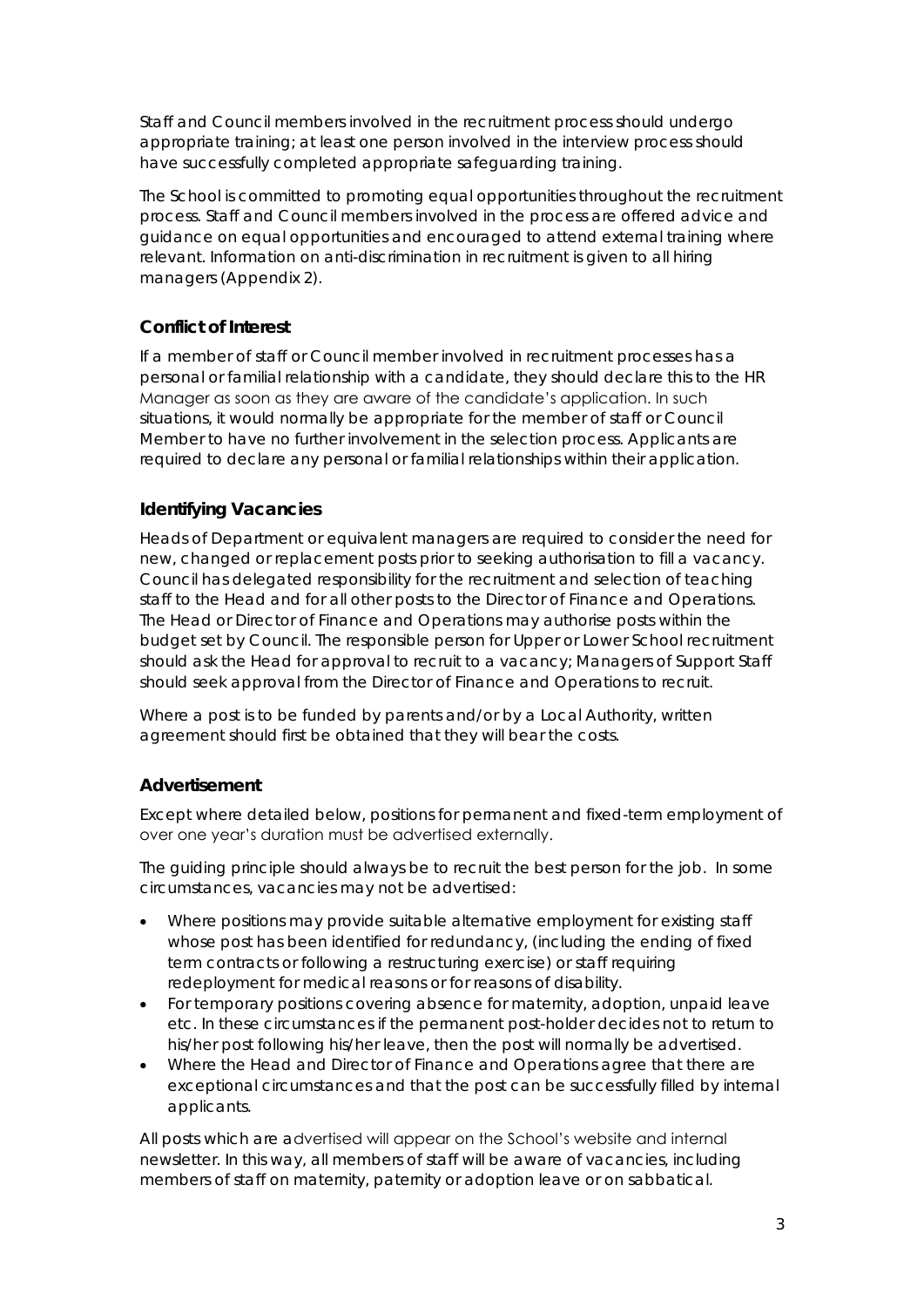All recruitment advertisements will include a statement that "All members of the King Alfred School community are committed to safeguarding and promoting the welfare of children".

All recruitment advertisements will also include whether the post is exempt from the Rehabilitation of Offenders Act 1974 and the amendments to the Exceptions Order 1975, 2013 and 2020.

Specialist recruitment agencies may be used in addition to other advertising mediums if it is envisaged that conventional advertising is unlikely to attract suitable candidates, but the Head and Director of Finance and Operations should give approval.

The HR and Compliance Officer is responsible for placing advertisements for vacancies; information included in the advert should be provided by the relevant senior manager.

#### **The Shortlist Process**

All applications should be made using the King Alfred School's Application Form appropriate to the position, and received prior to the closing date. Where agencies are used, CVs will be accepted, but all applicants will be required to complete an application form prior to a face to face interview.

All returned Application Forms will be collected by the HR and Compliance Officer. Incomplete applications should be returned to the applicant for completion, if there is time before the closing date.

All applications will be treated as confidential and should be seen only by those involved in the selection process, this should be at least two people.

Applications should be checked for completeness. Any gaps or inconsistencies identified should be explored at interview.

In selecting for the longlist and/or shortlist, candidates should be assessed against agreed job descriptions and person specifications. Person specifications should only consist of the necessary skills, qualifications, experience and competencies required to carry out the duties of the post. Job descriptions and person specifications will underline the candidate's responsibility for promoting and safeguarding the welfare of children and young people. Those carrying out shortlisting should keep a record of the basis of their decision. All paperwork should be returned to HR.

Once the longlist or shortlist has been prepared, the list of selected candidates should be passed to the HR and Compliance Officer, who will contact the candidates and write to confirm the details of the interview and/or test. This letter/email should give details of the interview and assessment process, where appropriate interview stages may be held by virtual means. For shortlist interviews the candidate will need to supply three proofs of identity, one of which should be a passport or photographic driving license (in the case of applicants who are not nationals of the European Economic Area, the passport must be brought in order that checks can be carried out for the right to work in the UK). They will also be asked to complete and return a Self-Disclosure of unspent criminal convictions, cautions or bind-overs form to be received by the school prior to the interview day. If any information on this form is of concern, this will be escalated to the Head to make the final decision on whether to interview. Shortlisted candidates will also be asked if they require any disability adjustments to be made in order to attend the interview and assessment. The School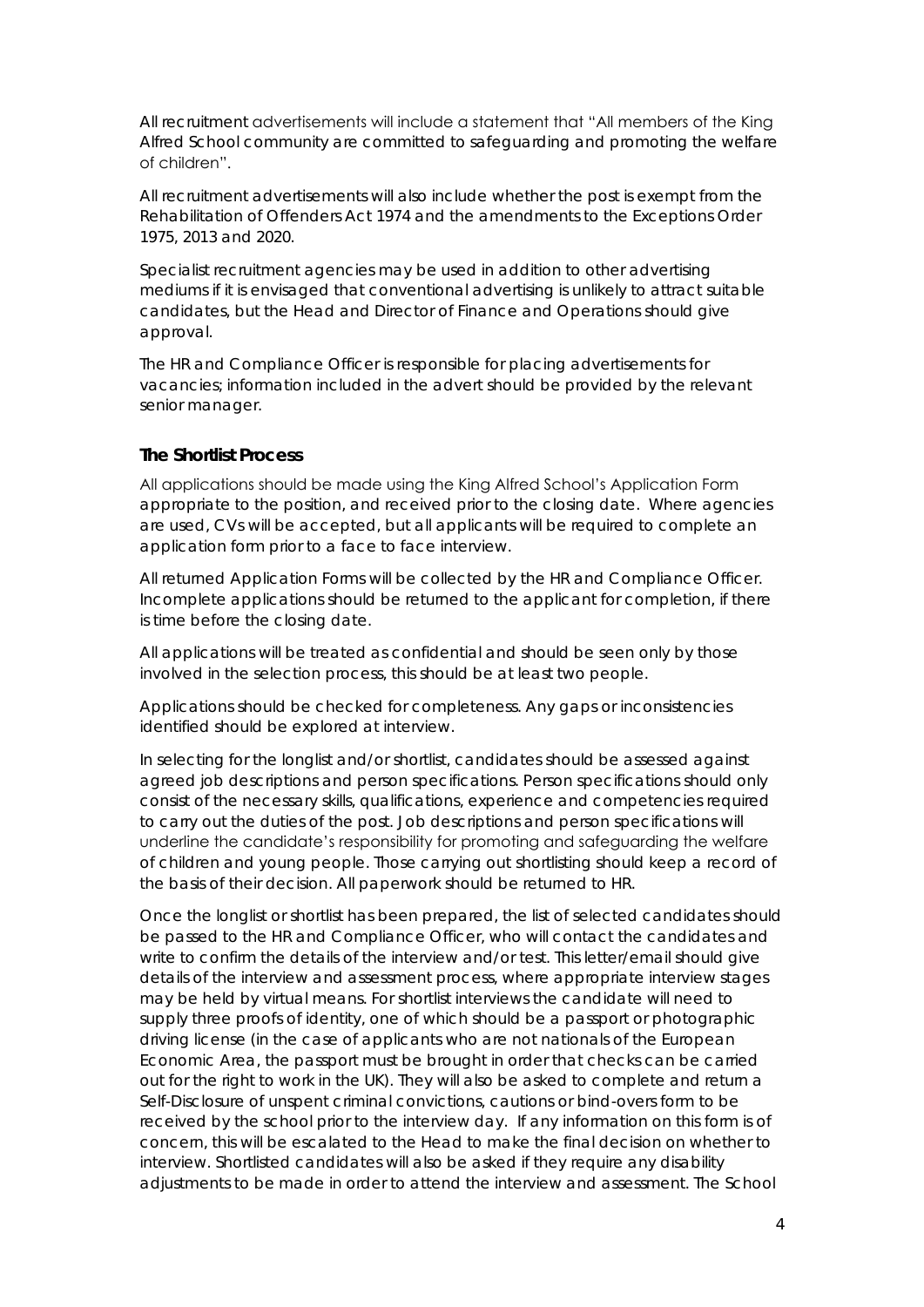will make all reasonable adjustments requested by disabled candidates and will notify the selection panels of any special arrangements made. Shortlisted candidates will also be asked to physically sign their application form on the interview day.

For Teaching Staff, the HR and Compliance Officer will apply for references on each of the candidates using the standard reference form in advance of face to face interviews. References may be followed up by telephone.

For Support Staff, the HR and Compliance Officer will apply for references after an offer of employment has been made.

If no candidates are deemed suitable for shortlisting, this should be discussed with HR and the line manager, and consideration given to re-advertising and/or the use of specialist recruitment agencies.

#### **The Interview Process**

A member of Council will be invited by the Head or Director of Finance and Operations (as appropriate) to participate in the interviews for a permanent member of staff at middle leader level and above. In addition, a member of Council may be brought in to participate in the recruitment of other appointments where it is felt it would add value.

For teaching staff, the formal interview process may consist of an assessment centre, lesson observations, testing and other interviews as appropriate. It is the responsibility of the relevant senior manager to inform the HR and Compliance Officer of the details of the interview process to be carried out and who will be involved.

A separate safeguarding interview (PCI) will be arranged as part of the interview process conducted by an appropriately trained panel.

The HR and Compliance Officer will arrange the interview programme, in consultation with relevant senior managers.

The HR and Compliance Officer will circulate an interview pack to members of the interview panel(s) before the interview. The pack will include shortlisted candidates' Application Forms, an interview schedule, job description and person specification, interview questions and other related recruitment information.

On the interview day, all candidates will visit the Bursary where their identity, residency and entitlement to work in the UK will be verified, and they will asked to physically sign and date their application form. Any qualifications declared in the early stages of the process must be verified at the interview. Any further professional qualifications may also be checked at the same time, but only original documents or certified copies will be acceptable.

Each interview should be undertaken by a minimum of two individuals. Interviewers should ensure that the interviews are conducted fairly, appropriately and to schedule. Candidates should be given opportunities to ask questions. Notes should be taken and retained of all interviews, lesson observations and assessments and passed to HR on completion of process.

Interview questions must be based on the selection criteria and should be prepared before the interview. Interviews with each candidate should follow the same format of questions, but answers can and should be followed up. Questions should help the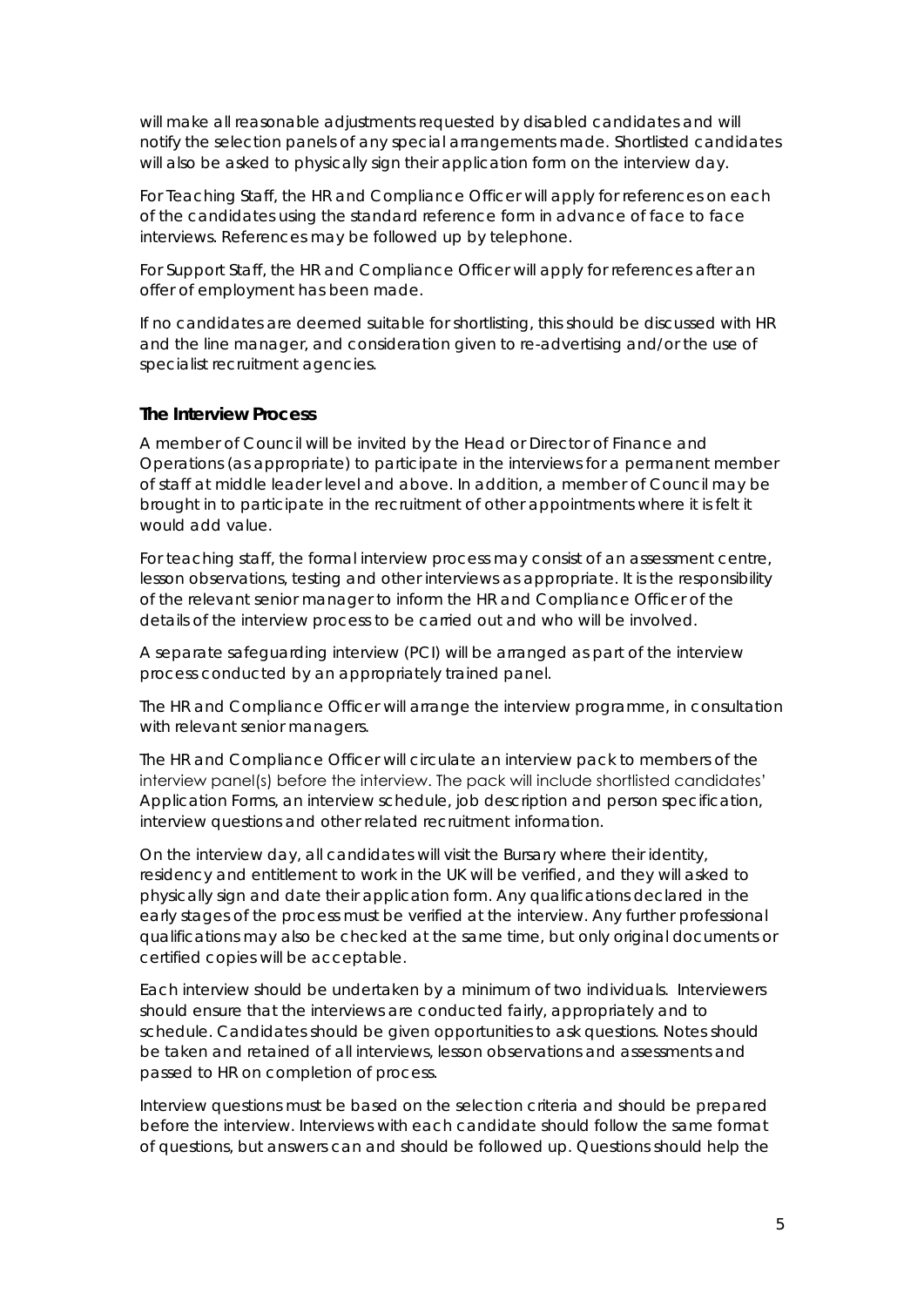candidate give evidence-based answers. Any assessment tests should relate to the role and the results of tests be assessed against selection criteria.

Every effort will be made to ensure that the same panel interviews all candidates.

Any gaps in employment should be explored and any anomalies resolved.

#### **The Selection Process**

The School seeks to appoint the best candidate for each position. Selection will be based on:

- An applicant's experience and personal capabilities that will enable him or her to fulfil the role successfully;
- Whether the appointment is in the best interests of the School as a whole and its future development;
- An applicant's support for the ethos of the School and its child-centred approach to education;
- An applicant's commitment to safeguarding and promoting the welfare of children and young people;
- An applicant's ability to work successfully with his or her future colleagues, and skills they may have which are complementary to those of the existing staff;
- An applicant's physical and mental resilience to withstand the rigours of working in a school;
- An applicant's potential for development.

Selection will be made at a feedback session, following completion of interviews, lesson observations (if relevant) and assessments of all invited candidates. A record should be kept of the reasons why the successful candidate was selected for the post or, if no selection is made, the reasons why not.

#### **Unsuccessful Candidates**

Following interviews, unsuccessful candidates will be contacted by the relevant senior manager or HR by telephone or email of the outcome of their application. This will normally occur after the successful candidate has orally accepted the offer of employment. Telephone feedback only will be given to shortlisted candidates who request it within two weeks of the selection decision. Feedback will be given to internal candidates in person.

Other unsuccessful candidates i.e. those not selected for interview will be notified by HR by email.

#### **Confidentiality**

All applications will be treated as highly confidential by King Alfred School and circulated only to those individuals involved in the recruitment process.

Any data relating to recruitment and selection processes may be legally disclosed in the event of tribunal proceedings against the school, and staff and Council Members involved in the recruitment process must exercise due diligence at all times.

#### **Offers of employment**

Prior to an offer being made all terms of employment must be agreed e.g. salary.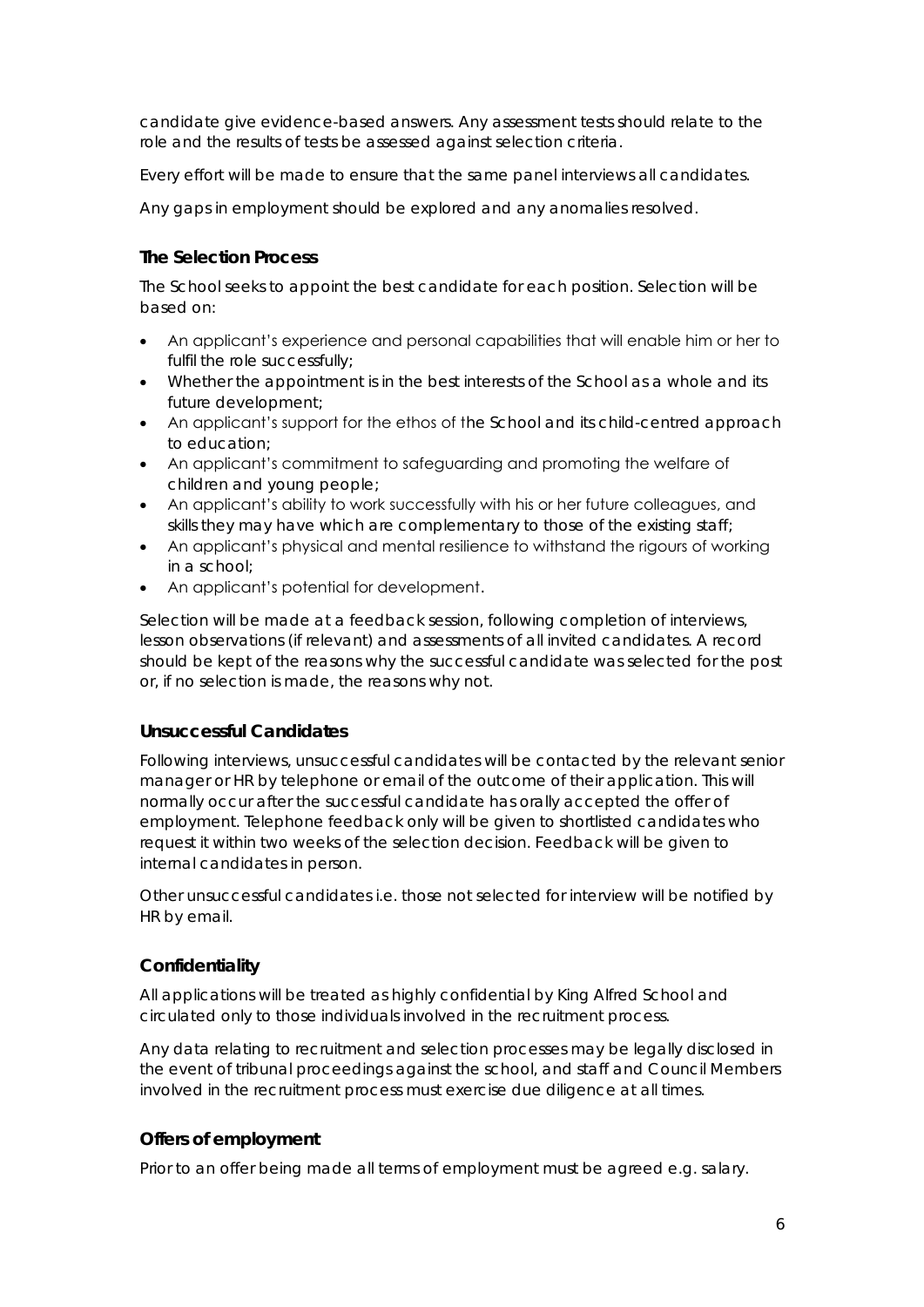The selected candidate will be telephoned by the relevant senior manager or HR and offered the position, subject to the required checks being satisfactorily completed. This should be confirmed in writing using the School templated letter.

The New Employee Form (NEF) is authorised by the Head and Director of Finance and Operations.

The offer of employment is confirmed in writing and is subject to:

- the receipt of two satisfactory references, one of which should be from the current or most recent employer;
- verification of identity and residency;
- verification of entitlement to work in the United Kingdom;
- where regulated activity is involved, a satisfactory check of DBS Barred List
- a satisfactory Enhanced DBS check;
- an overseas check if the applicant has been resident in any other country for more than 3 months in the previous 10 years;
- verification of original qualifications and professional status;
- verification of medical fitness, including mental and physical fitness, subject to reasonable adjustments if necessary;
- for a teacher, verification that there is no prohibition from teaching order;
- for appropriate staff, checks to ensure staff are not disqualified from working from working in these settings under the 2018 Childcare Disqualification Regulations;
- for staff who will be appointed to management positions, confirmation that there is no prohibition from management direction;
- confirmation that the person is not disqualified under the Section 128 Barred List;
- if relevant, continuing funding of the position by the local authority or parent.

The HR and Compliance Officer will send a copy of the School's Medical Form for the successful candidate to complete and return. This must be done after the candidate has been selected for the post, but the form must be returned before the candidate begins employment.

With the exception of the Enhanced DBS check, the successful applicant will not be allowed to work at the school until satisfactory replies to these checks have been received and the Single Central Register recorded accordingly. Without a returned DBS disclosure, any volunteer, contractor or new employee must be supervised and a risk assessment must be approved by the Head, which is reviewed every two weeks until the disclosure is received and proved satisfactory. The HR and Compliance Officer, initially, will examine the Enhanced DBS and, if there is any information disclosed, alert the HR Manager and/or Director of Finance and Operations, who may choose to discuss it with the Head.

The HR and Compliance Officer will be responsible for ensuring that all outstanding checks are completed and that these checks are recorded accurately in a timely manner in a recruitment checklist and the school's Single Central Register, in accordance with the school's Safeguarding Children in Education Policy, DfE regulations and statutory guidance. If the responses to any of the checks should be unsatisfactory, the HR Manager will discuss this with the Head and if appropriate with the candidate in accordance with published School policies.

Once satisfactory checks have been completed and the recruitment checklist and Single Central Register completed, a contract will be issued to the successful candidate by HR. The HR Manager will draft the contract, which the Director of Finance and Operations will normally sign on behalf of the school.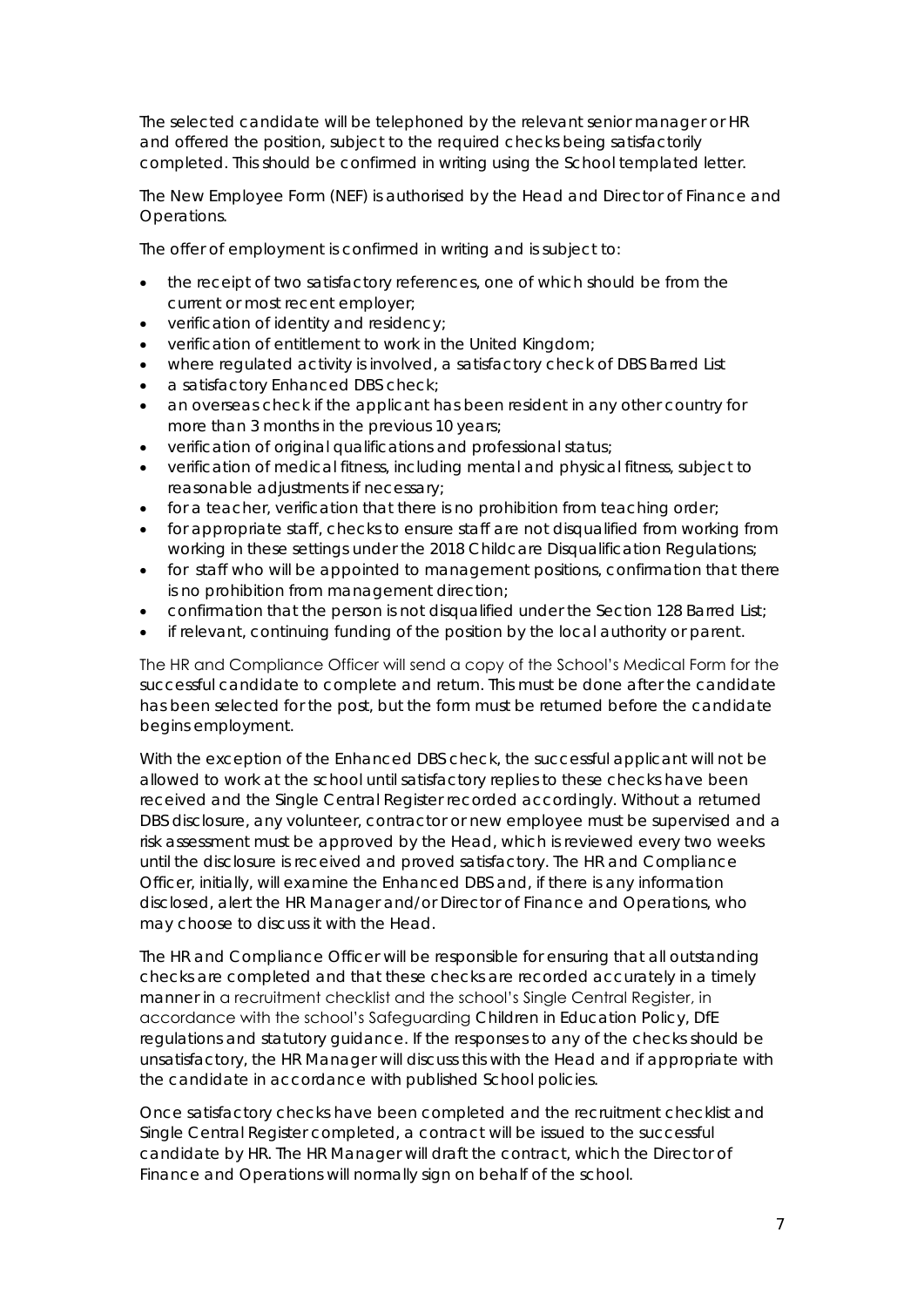#### **Retention of records**

When the recruitment process has been completed all information relating to the selection process should be passed to HR.

All papers relating to the successful candidate will be retained for the duration of their employment and for a reasonable period thereafter. All other applications and shortlisting, interview and assessment notes will be retained for 6 months after which they will be destroyed in accordance with GDPR regulations.

#### **Induction**

The HR and Compliance Officer will issue a staff induction pack to successful candidates once they begin employment, and direct them towards the School's policy and procedural information. They will also ensure staff receive an induction in Safeguarding, as appropriate for their role. Line Managers will carry out an induction relevant to the role. Estates will carry out a Health and Safety Induction in accordance with the School's Health & Safety Policy; this will be signed by the successful candidate and the Head of Estates, who will then forward it to the HR and Compliance Officer for retention in their personnel file. IT will conduct an IT induction. A mentor will be appointed for each new member of the teaching staff. Newly Qualified Teachers will undergo an Induction period in accordance with national arrangements.

#### **Recruitment of Temporary and Hourly Paid Staff**

Where the appointment is for less than 12 months (for example a maternity cover) and the Head and/or Director of Finance and Operations decide that there are sufficient potential candidates internally, they may decide not to advertise the post externally.

Where a vacancy arises at short notice and it proves necessary to find temporary cover, this will be done either through a specialist agency which adopts similar screening standards to that of King Alfred School, or by direct contact with personnel available for temporary work and previously vetted by the school (supply staff).

#### **5. SUPPLY STAFF**

If a member of the supply staff has not been employed by King Alfred School within the last three months, they will be subject to a further check against **DBS Barred List** and will be asked to complete a further application for Enhanced DBS Disclosure unless signed up to the DBS Update Service.

Persons may apply to join the School's supply staff. They will be required to complete an Application Form, will be interviewed and subject to the same checks and references as other successful applicants.

Where the school is employing an individual on a temporary basis who is not provided by an agency and who is not part of supply staff regularly used by the school, then the usual recruitment checks will need to be carried out. The HR and Compliance Officer will arrange for these checks to be carried out, including where appropriate, a safeguarding interview conducted by a member of staff who has received the suitable training.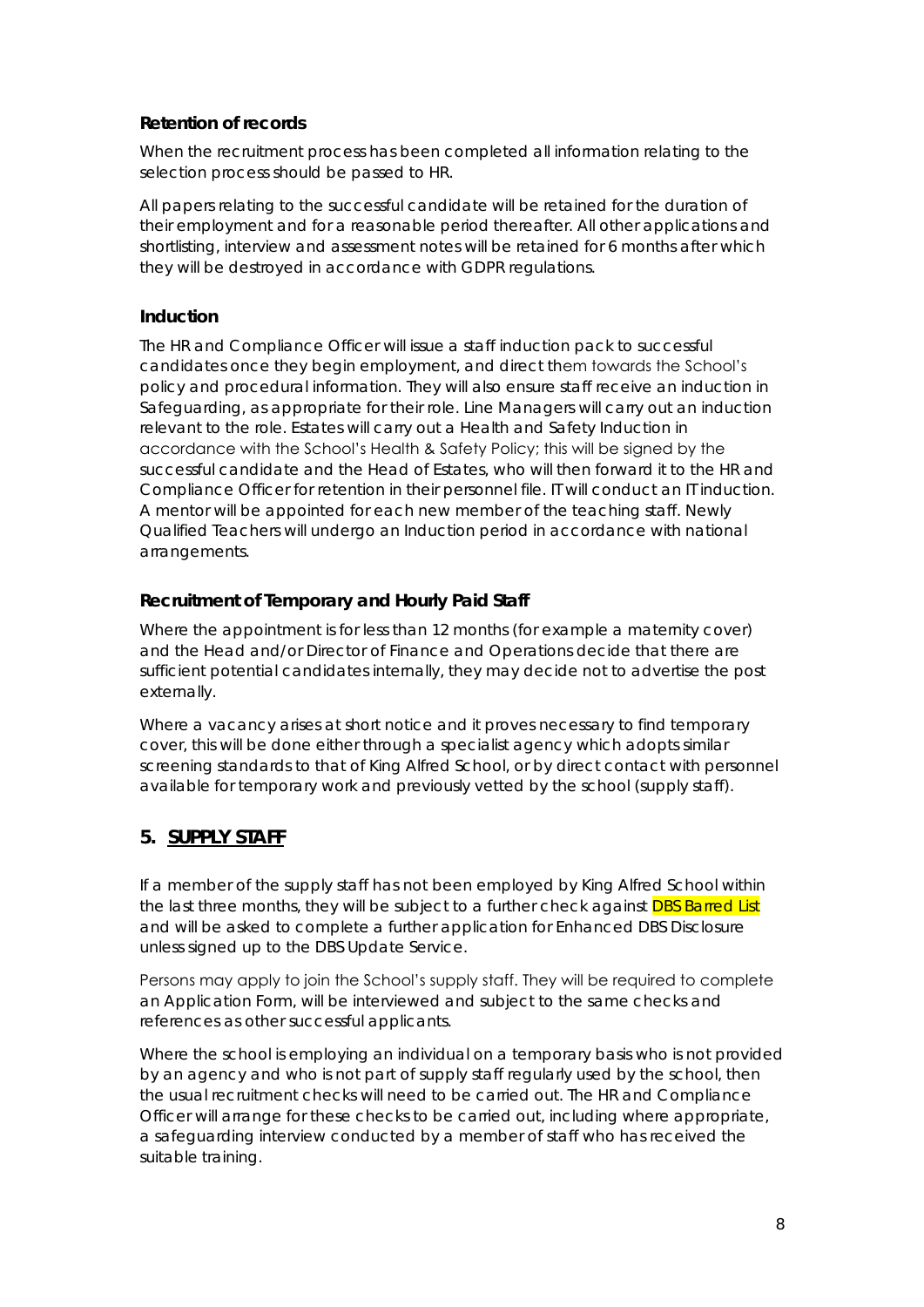### **6. VOLUNTEERS**

Volunteers are subject to relevant compliance checks commensurate with the circumstances of their placement at the School.

#### **7. VISITING SPEAKERS**

Please refer to the Visiting Speaker's policy.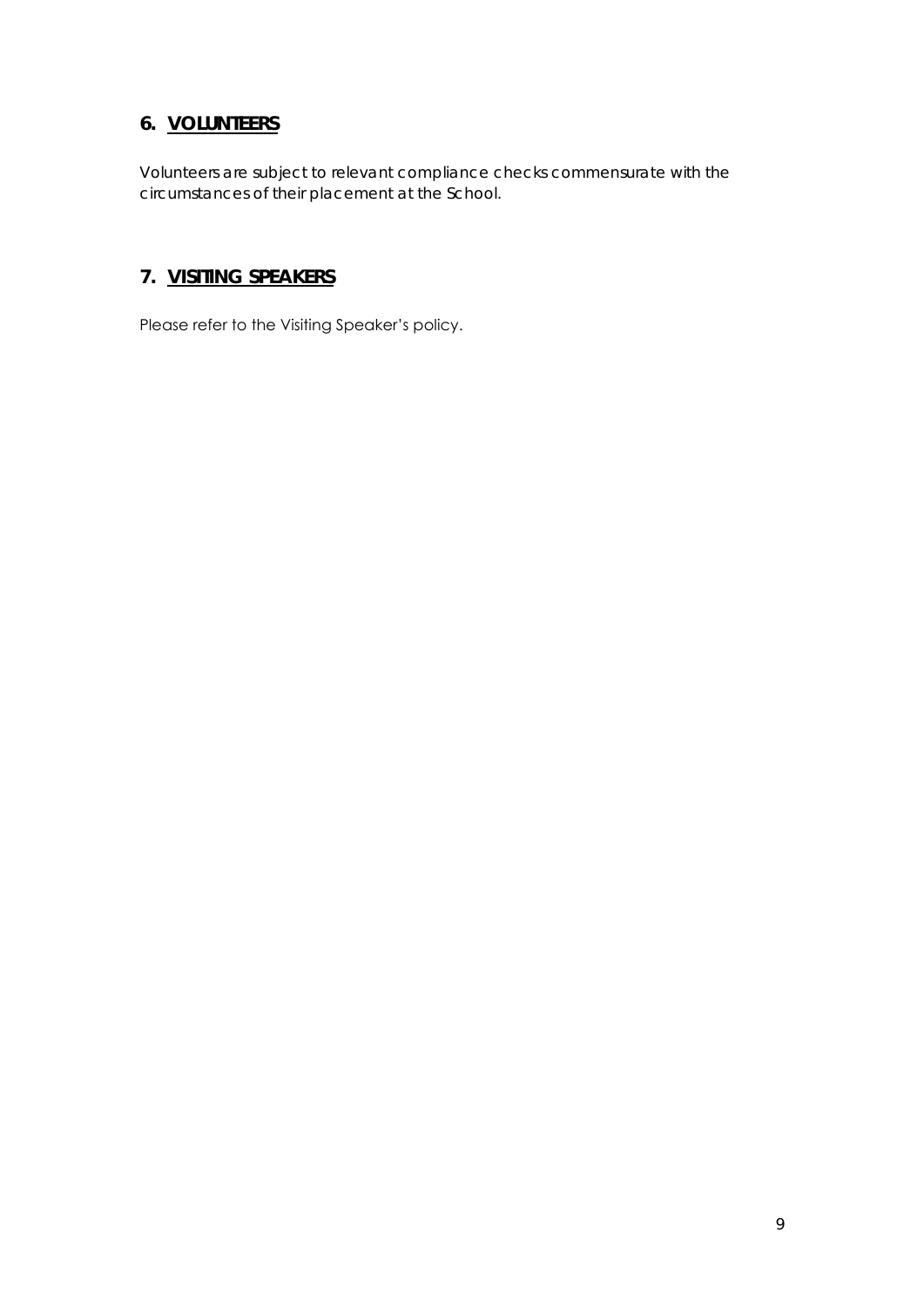#### **APPENDIX 1 – RECRUITMENT PROCEDURES**

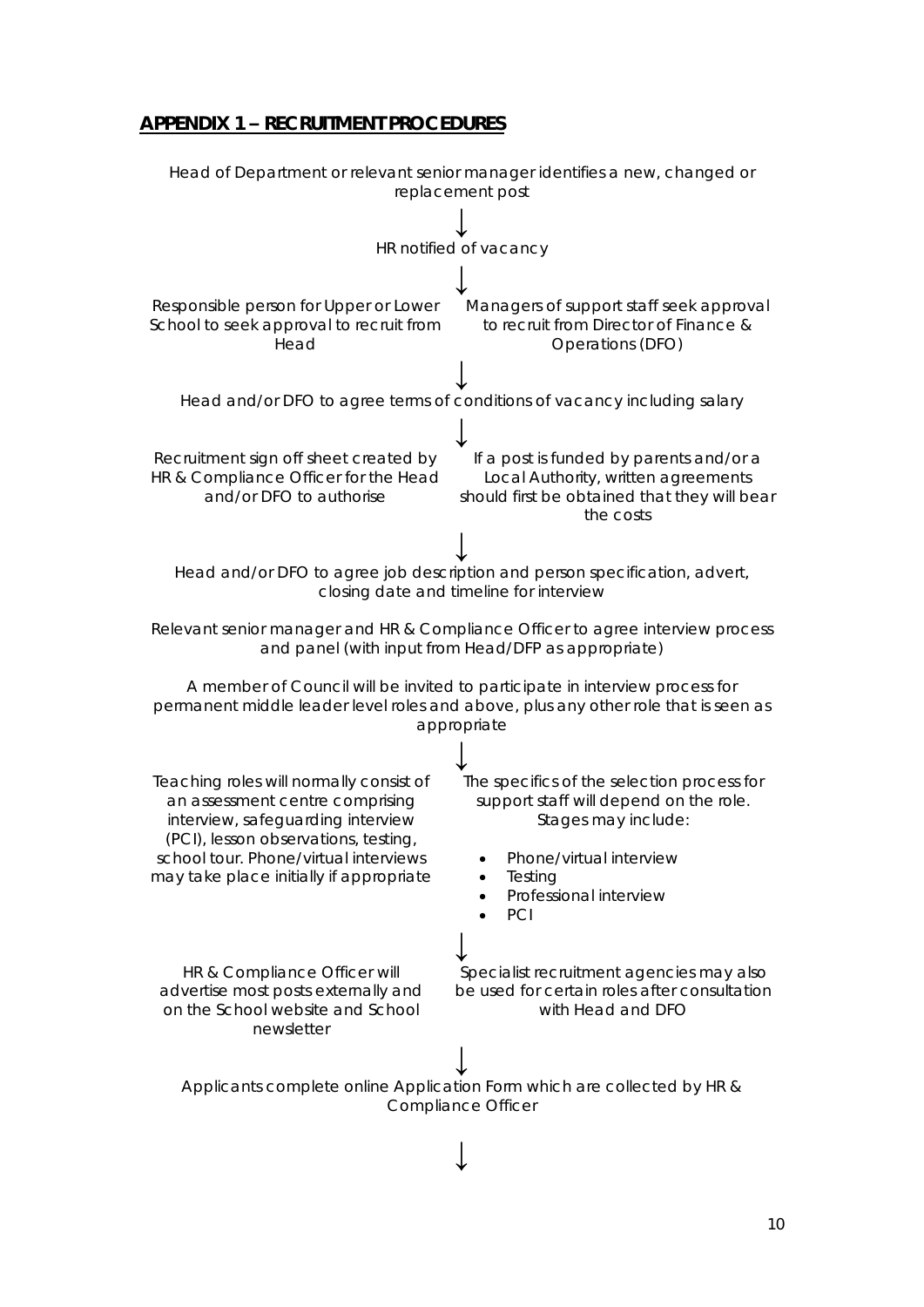After deadline, applications are sent to the longlisting/shortlisting panel for selection against person specification. A longlisting to shortlisting process may involve a test, a screening interview, or further review of application forms

# **↓**

Final shortlist sent to HR & Compliance Officer who will contact candidates with all interview details (including requesting self-disclosure form to be returned prior to interview) and make all necessary arrangements with regards to candidates and interview panel, as agreed with relevant senior manager in initial recruitment meeting. Application forms must be physically signed and dated by shortlisted candidates on the interview day

For teaching staff – references for each shortlisted candidate will be applied for by HR & Compliance Officer before interviews commence

For support staff – references will be applied for once job offer has been made to successful candidate

Once all interviews have been completed, a feedback session for all interviewers involved in the process will be held to agree on a decision

**↓**

All paperwork to be given to HR in line with GDPR regulations

## **↓**

Prior to an offer being made, all terms of employment must be agreed by Head and DFO

Successful candidate to be telephoned by the relevant senior manager or HR and role to be offered subject to the required checks being satisfactorily completed

**↓** HR Manager will create a New Employee Form (NEF) to be authorised by Head and  $DFO$ 

HR Manager will create offer letter and send to successful candidate

**↓** After the role has been offered and verbally accepted by the successful candidate, unsuccessful candidates will be contacted by the relevant senior manager or HR by telephone or email

**↓** New employee will only commence employment once all vetting checks have been satisfactorily completed

If the Enhanced DBS has not yet been returned, the new employee can commence employment under supervision and on a risk assessment which must be approved by the Head every two weeks, providing all other checks have been satisfactorily completed

# **↓**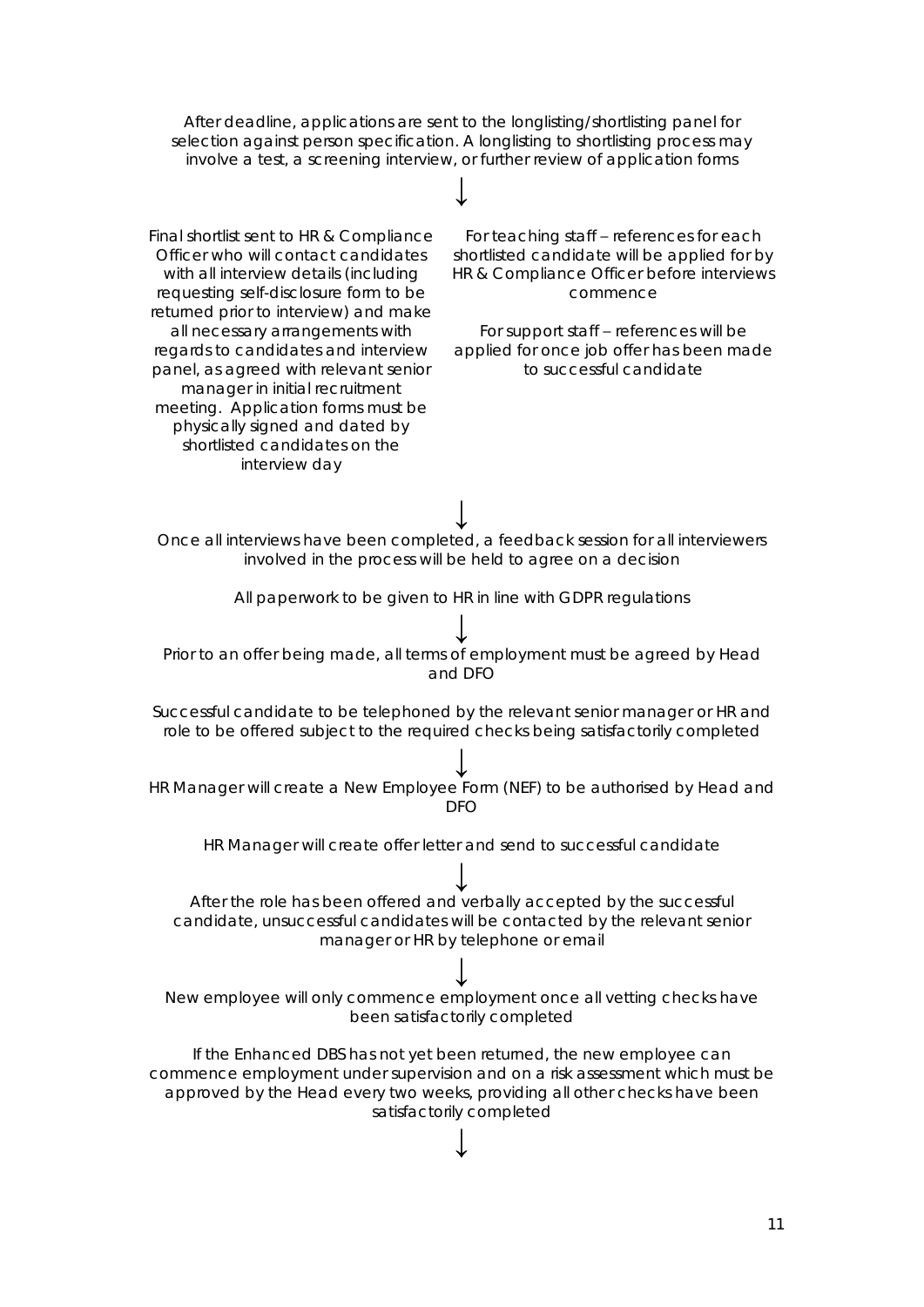Upon satisfactory completion of all compliance checks, HR Manager will draft contract for DFO to sign

### **↓**

Induction arrangements on commencement of employment:

- HR & Compliance Officer will issue an Induction Pack and ensure staff receive Safeguarding Training
- Line Manager will carry out an induction relevant to the role
- Estates team will carry out a Health & Safety Induction
- IT will carry out an IT Induction
- A mentor may be appointed to the new joiner
- NQTs will undergo an induction period in accordance with national arrangements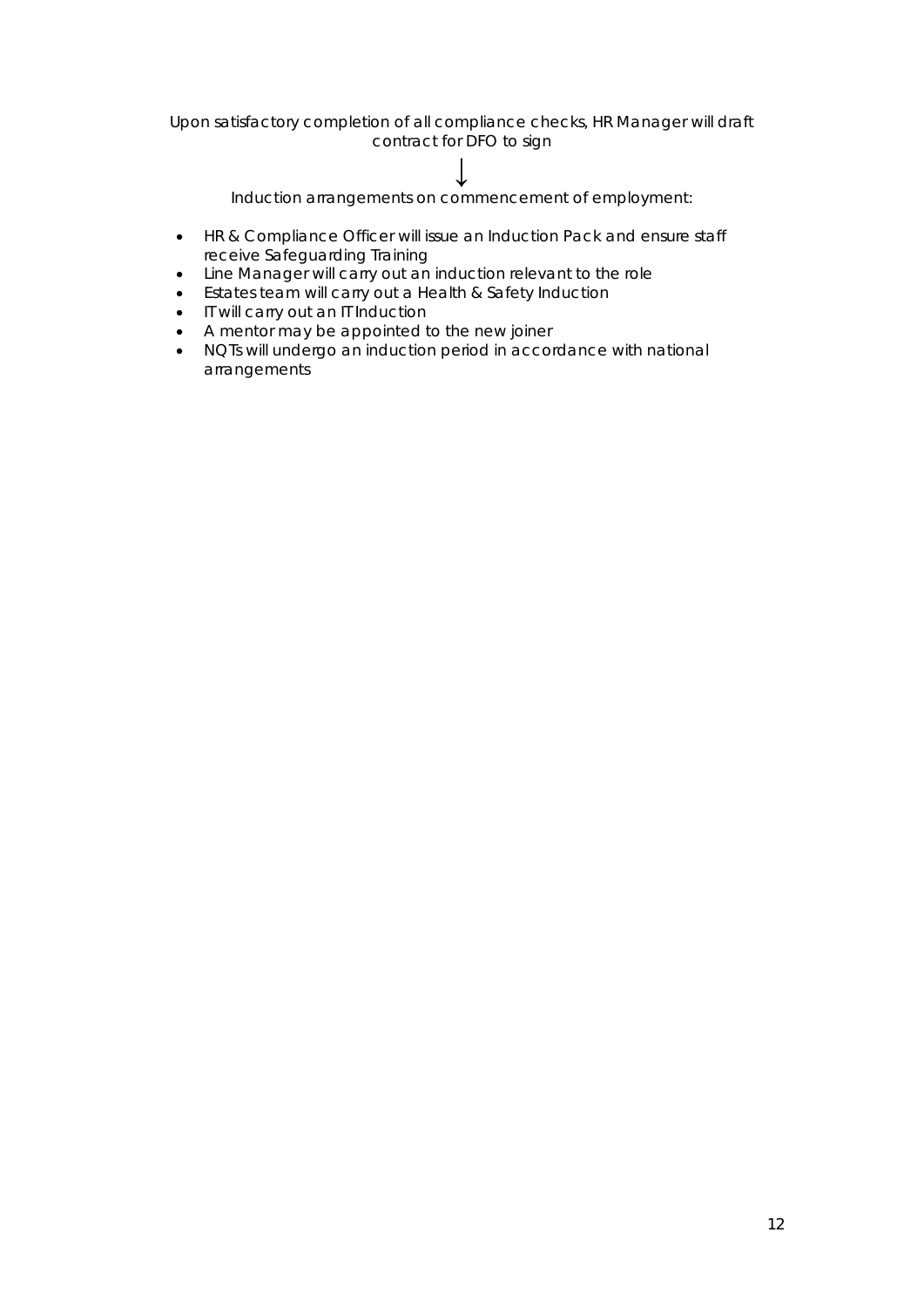#### **APPENDIX 2 - RECRUITMENT GUIDANCE FOR MANAGERS**

#### **How to Avoid Discrimination in Recruitment**

#### *What is discrimination?*

It is the unfair and unequal treatment of a person because they possess a particular protected characteristic. Under the Equality Act 2010, we must treat everyone with fairness, dignity, and respect, regardless of any differences.

It is essential that when recruiting (and during an employee's entire duration with the organisation) we do not discriminate against any candidate, in fact, we should actively seek to avoid discriminating.

*Under the Act, we must not:*

- discriminate when deciding who to employ.
- discriminate against an employee during their employment with us, such as preventing access to promotion.
- dismiss an employee based on their possession of a protected characteristic.

#### *Under the Act, we must:*

- prevent discrimination, harassment and victimisation in the workplace.
- ensure work roles have equal opportunities for all.

#### *What are the 9 protected characteristics?*

- 1. Age
- 2. Disability
- 3. Gender Reassignment
- 4. Marriage and Civil Partnership
- 5. Pregnancy and Maternity
- 6. Race
- 7. Religion and Belief
- 8. Sex
- 9. Sexual Orientation

#### *How to avoid discrimination in recruitment*

It is a legal requirement that we must avoid discrimination in recruitment.

To ensure we are avoiding discrimination during our recruitment process we must:

- **Decide what skills the applicant needs:** Be specific with the skills required for the job so they are easily understood, and ensure they are skills that are easy for people from different backgrounds to fulfil. Differentiate between essential and desirable skills.
- **Create the job advert:** Discriminatory adverts are against the law and can carry large fines, so do not include language that can be seen as restrictive, and make sure you focus solely on skills needed to perform the job.
- **Select a suitable range of candidates:** Be consistent in your decision-making, do not let personal bias affect your approach, and only select candidates from Application Forms that match your criteria and skill requirements. Also, diversify where you advertise the role to ensure a wide pool of candidates.
- **Prepare for the interview:** Ensure your questions cannot be perceived as discriminatory and ask all applicants the same questions. Do not make assumptions about candidates and aim to have more than one person conducting the interview to ensure you reach a fair decision. Do not ask questions based on protected characteristics.